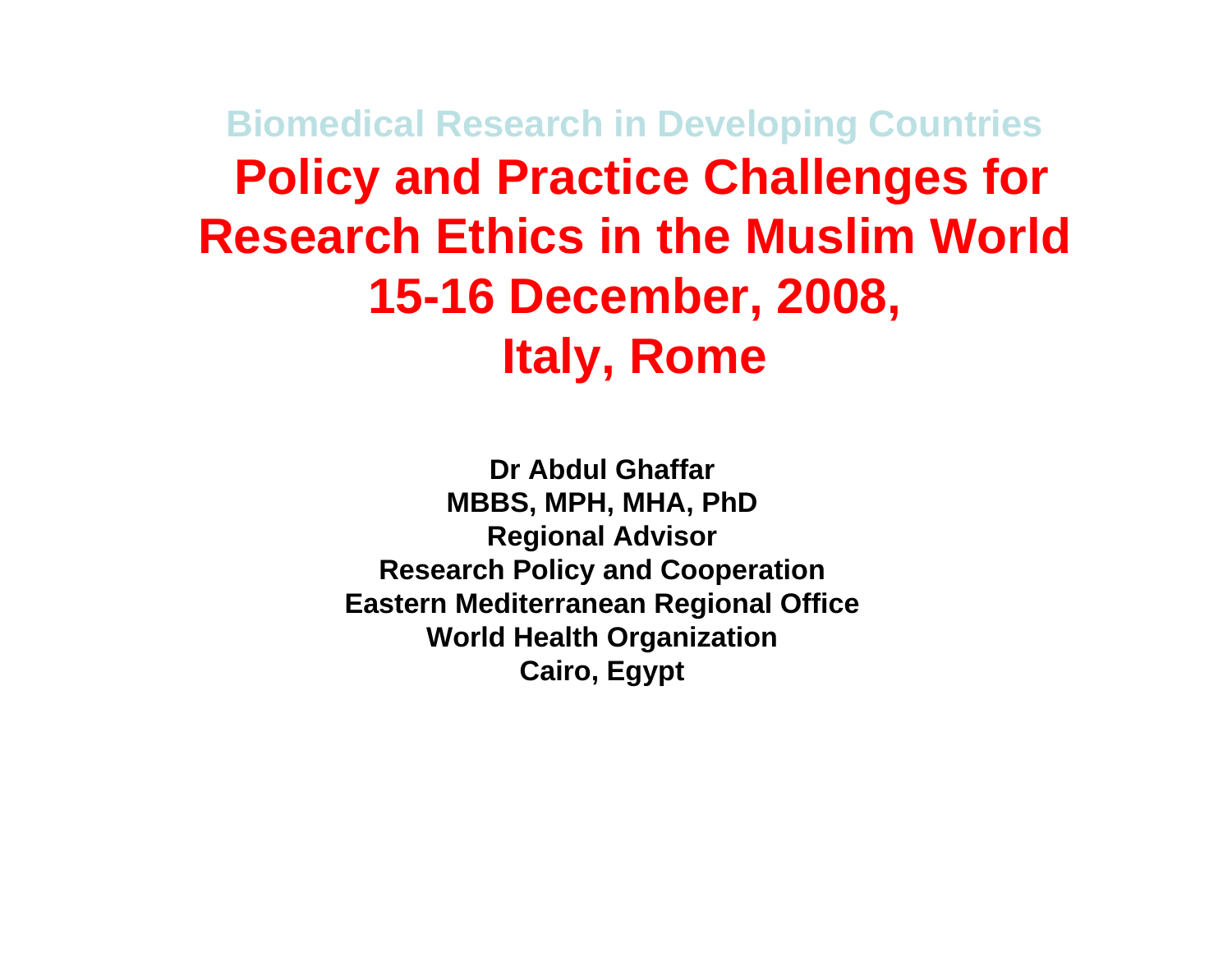# **Outline of the presentation**

- **History of ethics in the Muslim world**
- **Specificity of ethics in the Muslim world**
- **Current state of affairs**
- **Important players and actors**
- $\bullet$ **Mapping of ERC capacities**
- **Interventions and plans of WHO EMRO**
- **Next steps**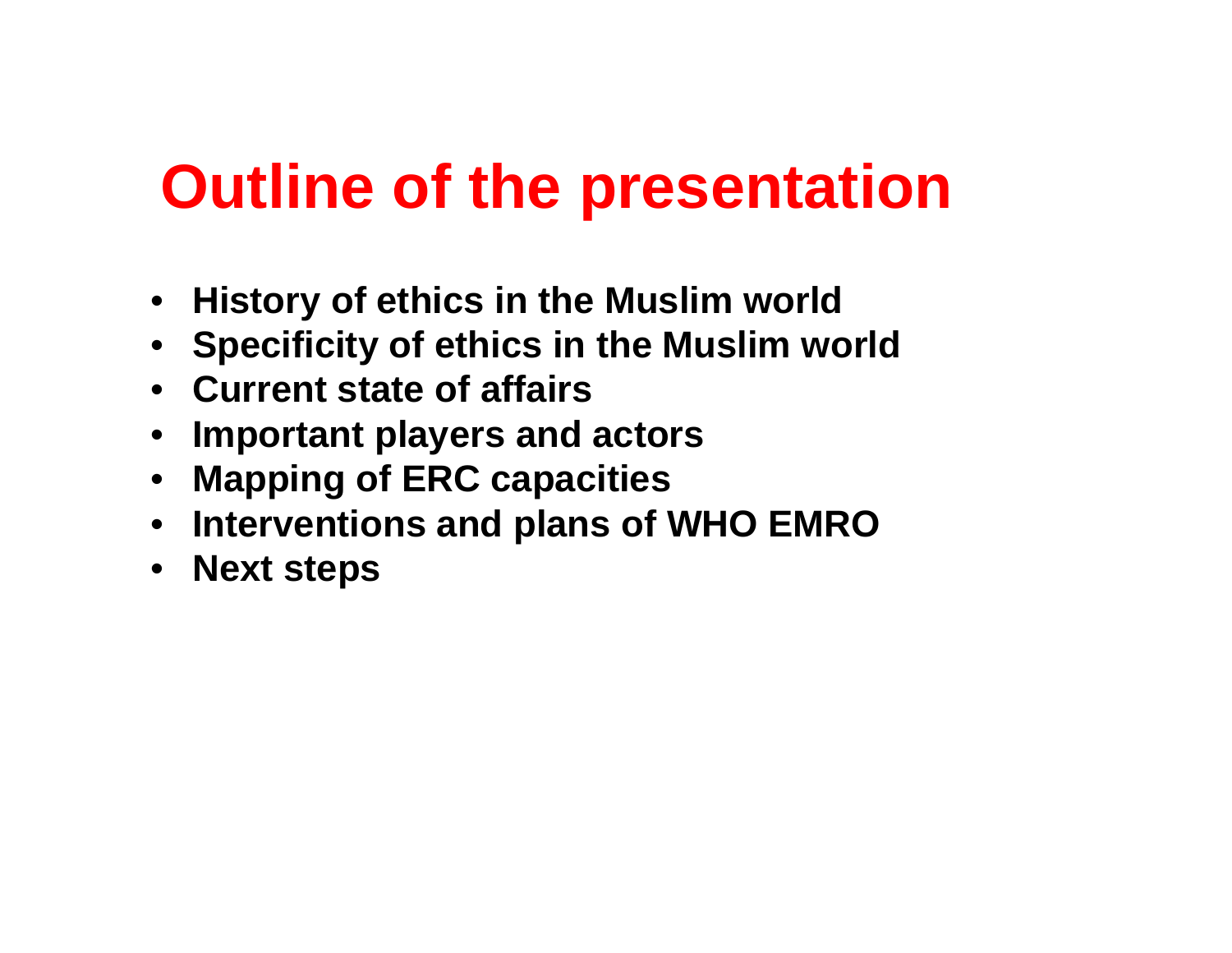#### **Muslim world has a rich history of medical ethics**

• **2700 BC - before Oath of Hippocrates: The first medical ethics guideline ever written on Papyrus** *(Have an expectant attitude and trust in nature's healing. Be observant of the patient's condition)* **.** 



• **10 AD - One of the most extensive works dealing with ethics was written by Ishaq ibn 'Ali Al-Ruhawi - "Adab al-Tabib, which has special relevance to the history of medicine all around the Mediterranean countries, including the countries of Northern Africa**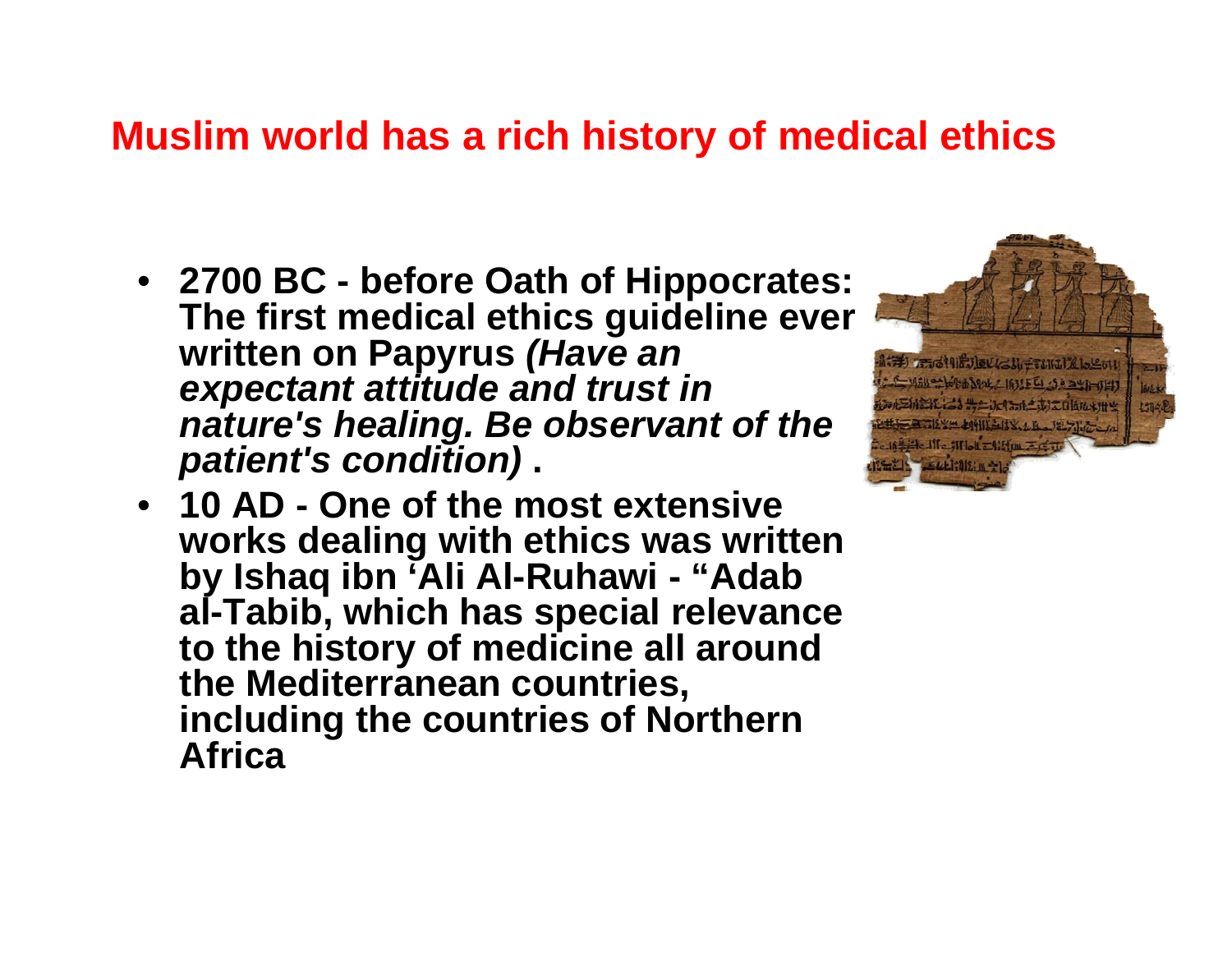#### **12 AD - Moses ben Maimonin his Daily Prayer of a Physician stated**

- **Don't let desire for profit, fame, or admiration interfere with your work.**
- – $-$  Help the rich and the poor, **enemy and friend equally.**
- **Care for the lives and health of all creatures**



an mi di pi paramantan baran para tersebut di man **فوجيهما سعد مرضع لك سب فحرق الملك مردد كالملا معدد سرخة** יקיעל אינו בוכב אלא פרויבל אור אינכובה קבווכל אלאיל הקרקע אי אין לומוכס כבע זהם לאבות בכלו שהכמונותה בעיר מעבן עור ومسول و وودي مره مدون نهره مل دهر منعور المعود ملائم مورد الم ל אבוא קאלות כו לכל אור אפלוקלה שברב מופשפה למי במבינע אור. מוכובת וסוריו שב עוברותי יומולה שהבבו המטורים ויסבלאליין למעושה לב יכמה אי עונה וינע יע לסיה לרכב לגיון עית מחוב כל ייולי וכות ממו מעול עם אלו כמו ארעות מאמת לכל לב למל כירה مده אلاتجوره معرفة المجيد داهي هوة والمرة موجوس دل متر ويوره مو موسعه לעלב קד קטומי בעלין ומצבן אחסוינכי כנונתו שר תיבביב מחול לא מכחלתי פונכברנים ליעור אות בריסויון עופבין עלא נחוטל וינינגישל שיותת מסווית וברולל ומעב כשב חייב ותברי אוא אינה שרקע מקום בין על פרוז בל ומקול ב שמת ברקומת וכרלה ישונה שמ מארי בערב נכורים לוכ לעול של פוב לעול יקלה כפי כית כקרקע למעה אן הולכ בהפניבשטר ובחוקת כתואנגרעו בעית לצלעיץ כיכתה ומניא בקונה מטלעילון על עב ותאיר אחרות לקריית עם וברולת חיות בחומת מן עם ל עמל מעבר לאוב עבה מוכלמן קט בעמוכות יע היורץ יסוד ער להלב ניטכולי כעות כלכל קול ממות קטעת לער הייב כל בתו על מל המובחים.<br>בקילה ליחל עבעות ליור וליחסל בליחי לאי על בי בביקוב לעלי כוחי לבין ביעים וקול את מכים פארי ריין כה פאר מו מונפעם ולאת ולוכי יטורק ומין בלמכר לינורי ממחיר תוב בוכינוב יומר לבי מאמי אנו مرمور الإسراء والمعدد عبره ودود وعمياد جروم مرمعه علم لعد יקל ורעאוא מעד לבלו יאור לבי מינתאי אומיל או על ב לן קטאו מנות הכר בחרנתו לאמשל מנוקקולב קבר אומאוש כלו מל לשי אות ם קומי קציבו במעות מוכ מוביעות וכמה העל מאור עול מוכד. אַוֹבָבּוֹי כה עם לתיתאיל לבנושף כתויר רוח מבורי עת במשפול במפלילן עוכן כמו ביצוע במקורים את מכרו רוח חבונים נות ב מותעו ז אלא נהער הער امه طه رخود له رخورد له خود كه مورد د مردم ده خر مرضود وحد الألمام الدائد وداد الموافق المحل ويدورهم لاعتداد الموادوس والموارد בוכמו זכה מקול לא יוזיר יכיר כב אובלא לשמו במעולל מקועבר להינוי יקירל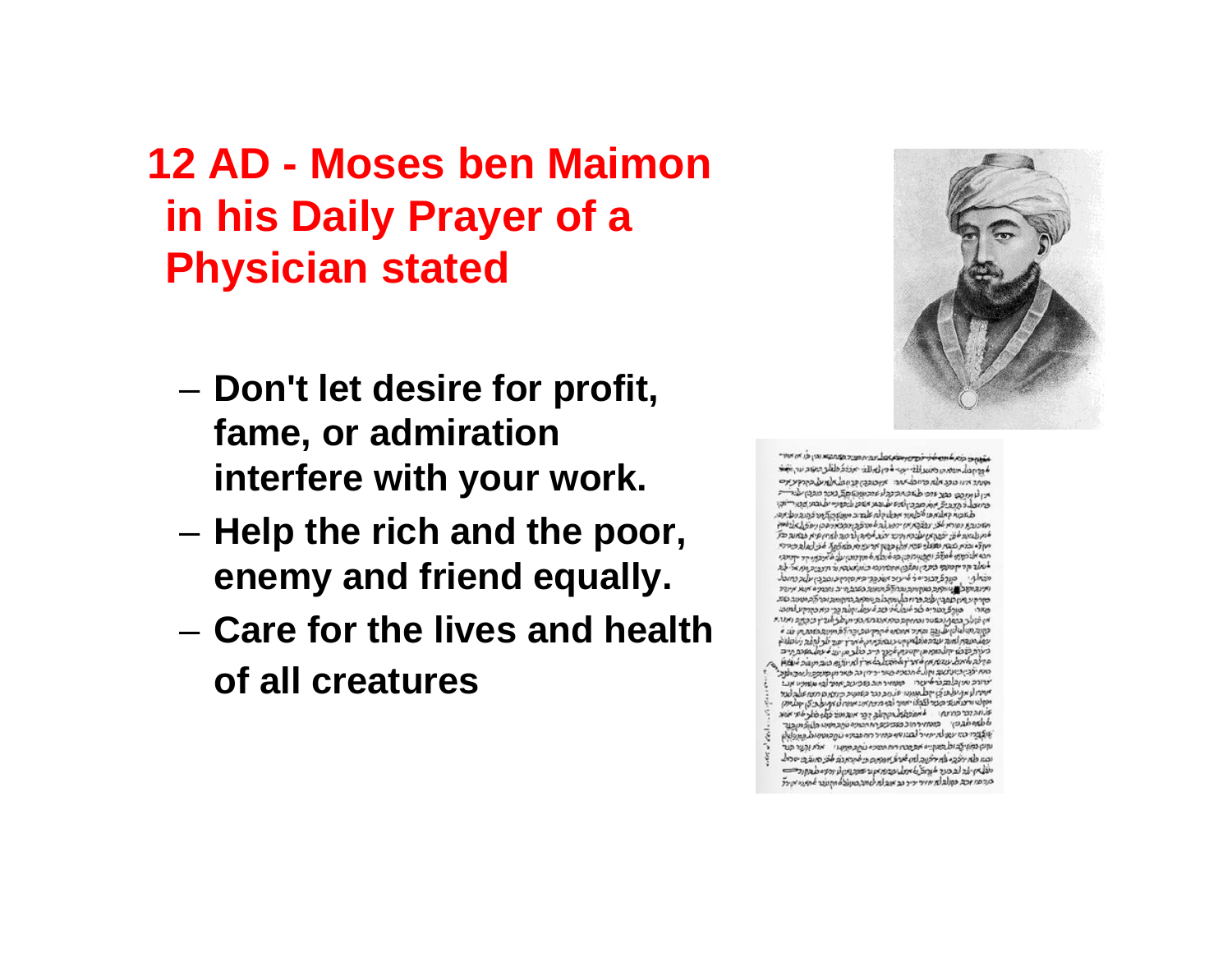## **More examples**

- $\bullet$  **Al-Zahrawi or Albucasis of Cordoba, d. 1013,**
	- **first major physician-surgeon of Muslim Spain (***Al-Andalus***)**
	- *K. al-Tasrif,* **lat.** *L. alsaharavi de cirurgia***, one of the first books translated into Latin in Toledo; profusely quoted by European physicians**
- $\bullet$  **Ibn Zuhr or Avenzoar of Seville, d. 1162**
	- *K. al-Iqtisad* **(Book of Moderation), an imitation of Galen**
	- *K.al-Aghdhia* **(Book on Aliments), a complete regimen of health**
	- *K. al-Taysir* **(Book of Facilitation), a manual of therapeutics translated into Hebrew and Latin; a companion book to Averroes's** *Colliget*
- $\bullet$  **Ibn Rushd or Averroes of Cordoba, d. 1198**
	- *K. al-Kulliyyat* **(On Universals, Lat***. Colliget***); Commentaries on Aristotle**
- $\bullet$  **Ibn Maymun or Maimonides of Cordoba, d. 1204 in Egypt;** 
	- *Aphorisms, Regimen Sanitatis; Guide to the Perplexed*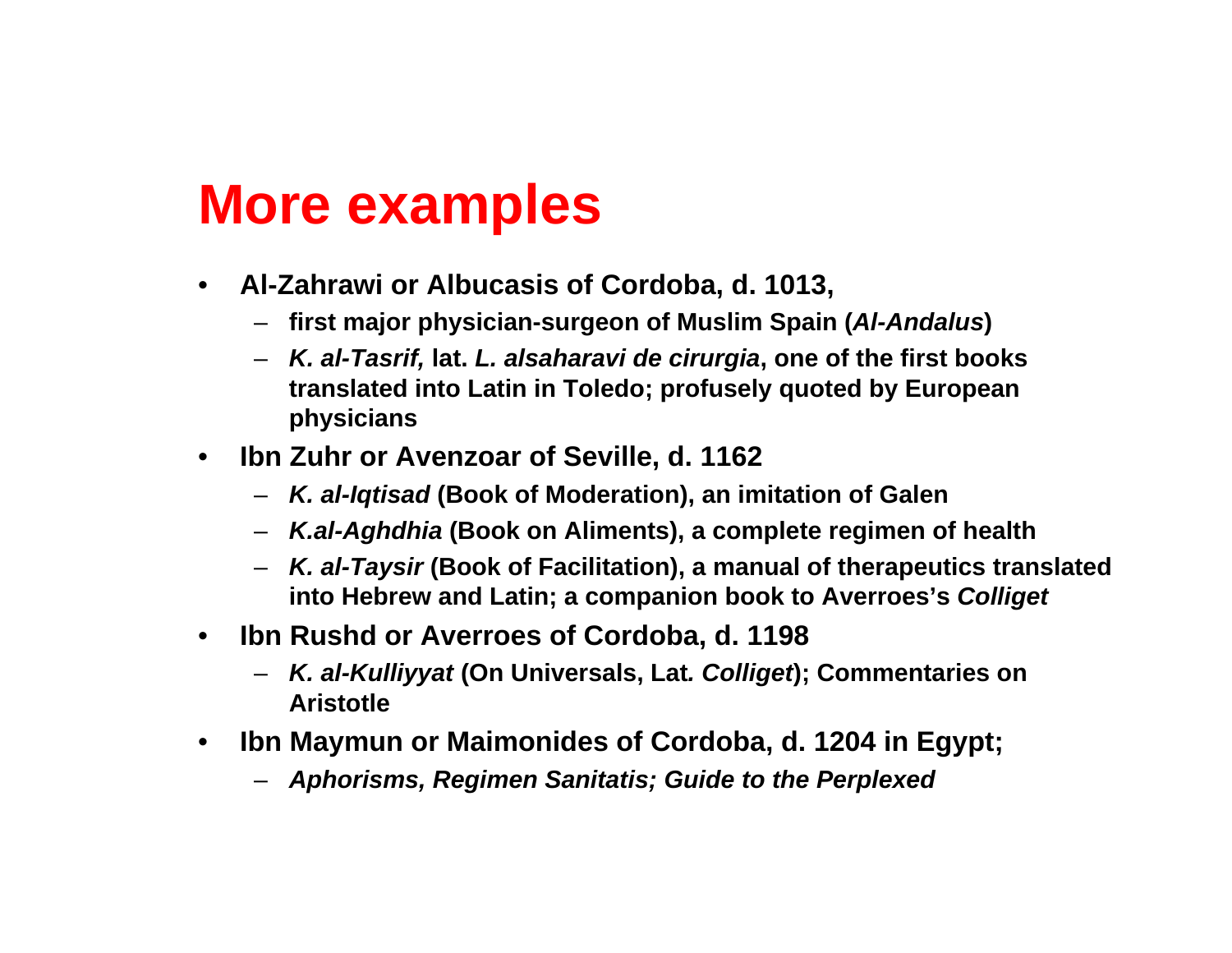# **Challenged faced by the Muslim world in research ethics**

- **Religious and cultural challenges**
- **Lack of national ethical guidelines**
- **Lack of regulations. (no punishment for unethical research )**
- **Few REC members with adequate training in research ethics**
- **Insufficient resources (equipment, space and personnel)**
- **No local accreditation for the RECs**
- **Absence of a network to ensure communication between different RECs**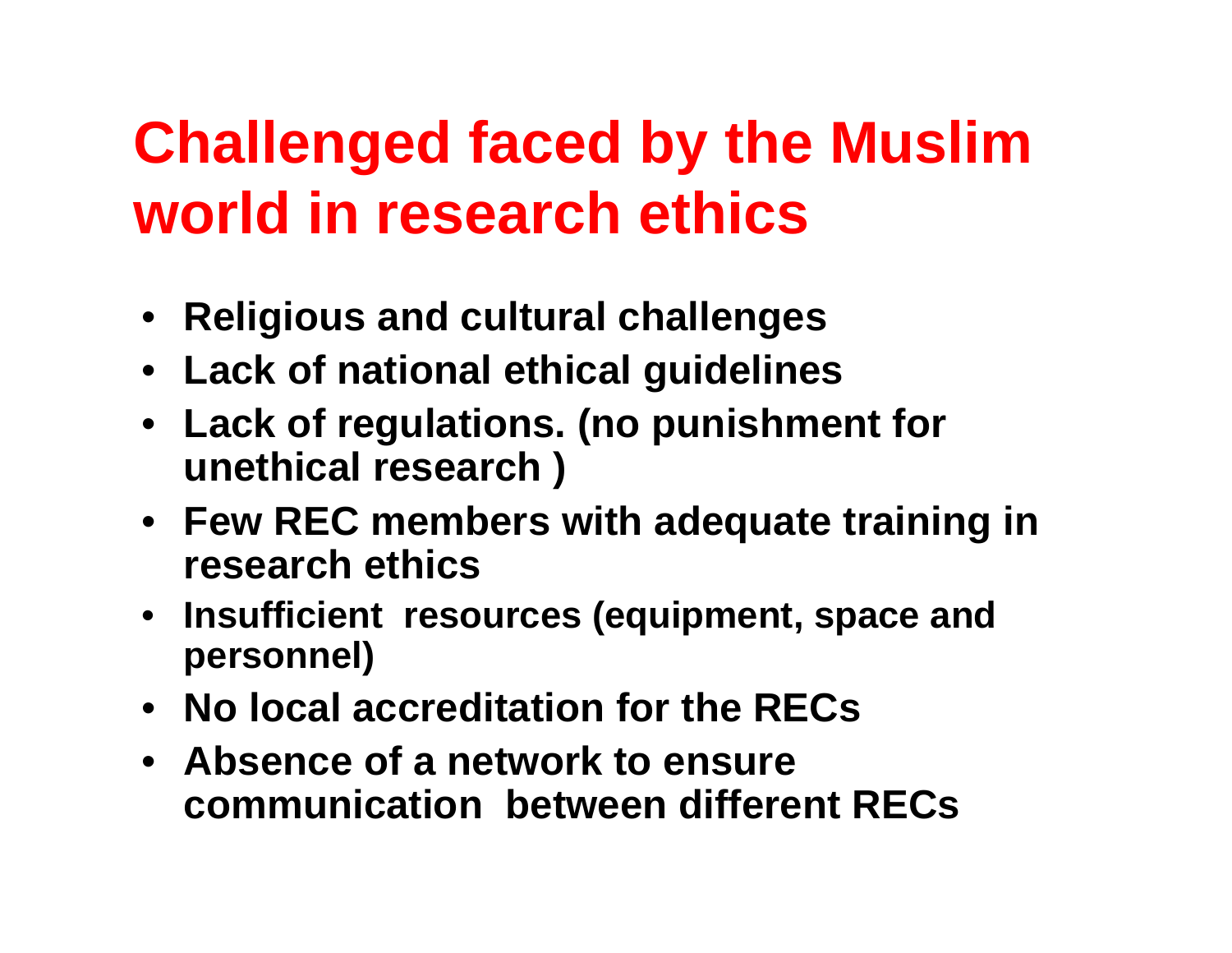## **Present day scenario of research ethics in the Muslim world**

- **Research ethics is an emergent concept**
- **The role of research ethics and more specifically, research ethics committees (RECs), is in developing phase/state**
- **Several RECs exist, but many lack essential resources for effective functioning**
- **There are little data from Egyptian RECs regarding their Structure & function and resources needs**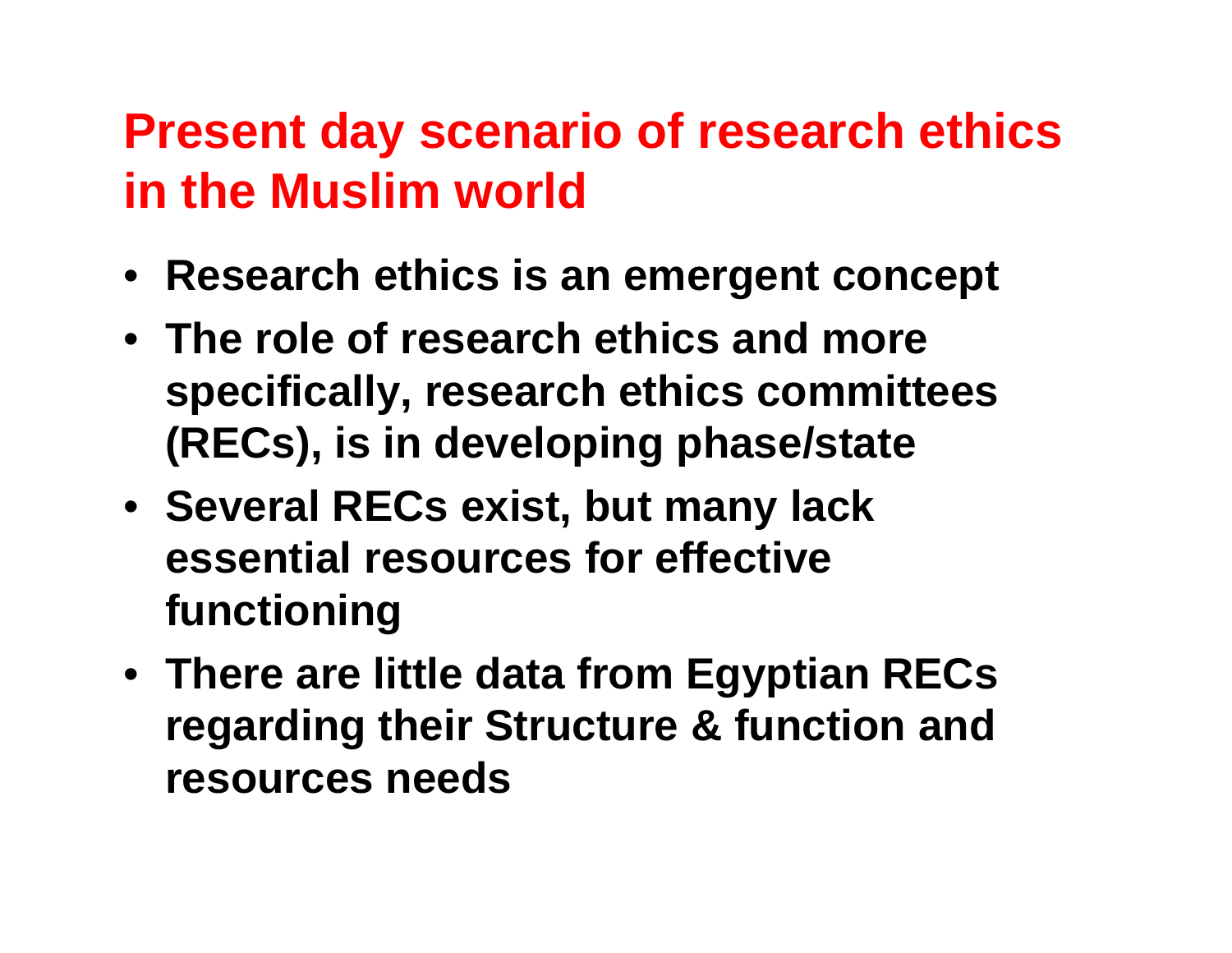## **Important players and actors**

- $\bullet$  **The Islamic Organization for Medical Sciences (IOMS) and the Gulf Cooperation Council (GCC) are the two leading entities currently at the forefront of advocacy and increasing awareness for the need for developing ethical review mechanisms in the Region.**
- $\bullet$  **Recently, the Organization of Islamic Conference Standing Committee on Science and Technology (COMSTECH) based in Islamabad, Pakistan established an Advisory Committee on Bioethics with members from different Islamic countries.**
- $\bullet$  **The Islamic Educational, Scientific and Cultural Organization (ISESCO) has also been actively promoting ethical norms and values in the Region**
- $\bullet$  **Middle East Research Ethics Training Initiative (MERETI), with the support of Fogarty International Center, National Institutes of Health, and the University of Maryland School of Medicine, USA, is operative in enhancing career development of individuals and strengthening institutional training capacity & ethics review systems**
- $\bullet$ **UNESCO – An important partner for promotion of bioethics**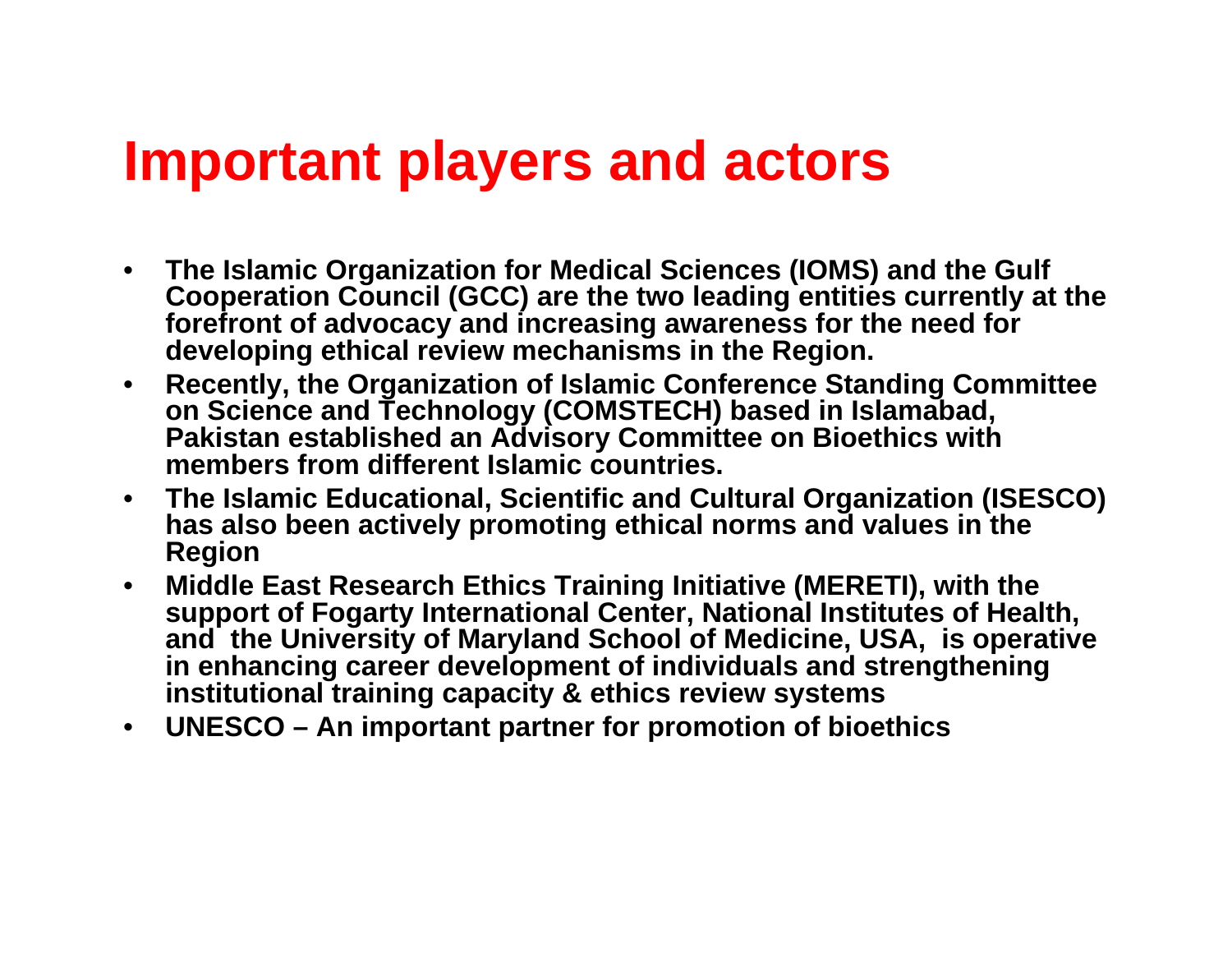**Capacity mapping of national ethics committees in the WHO's Eastern Mediterranean Region\***

- **Aims of the Study:**
	- **Conduct a survey to determine the characteristics of existing NECs**
	- – **Identify perceived resources & capacity building needs of the surveyed countries**
- **\* A recent study by the Regional Office (in press)**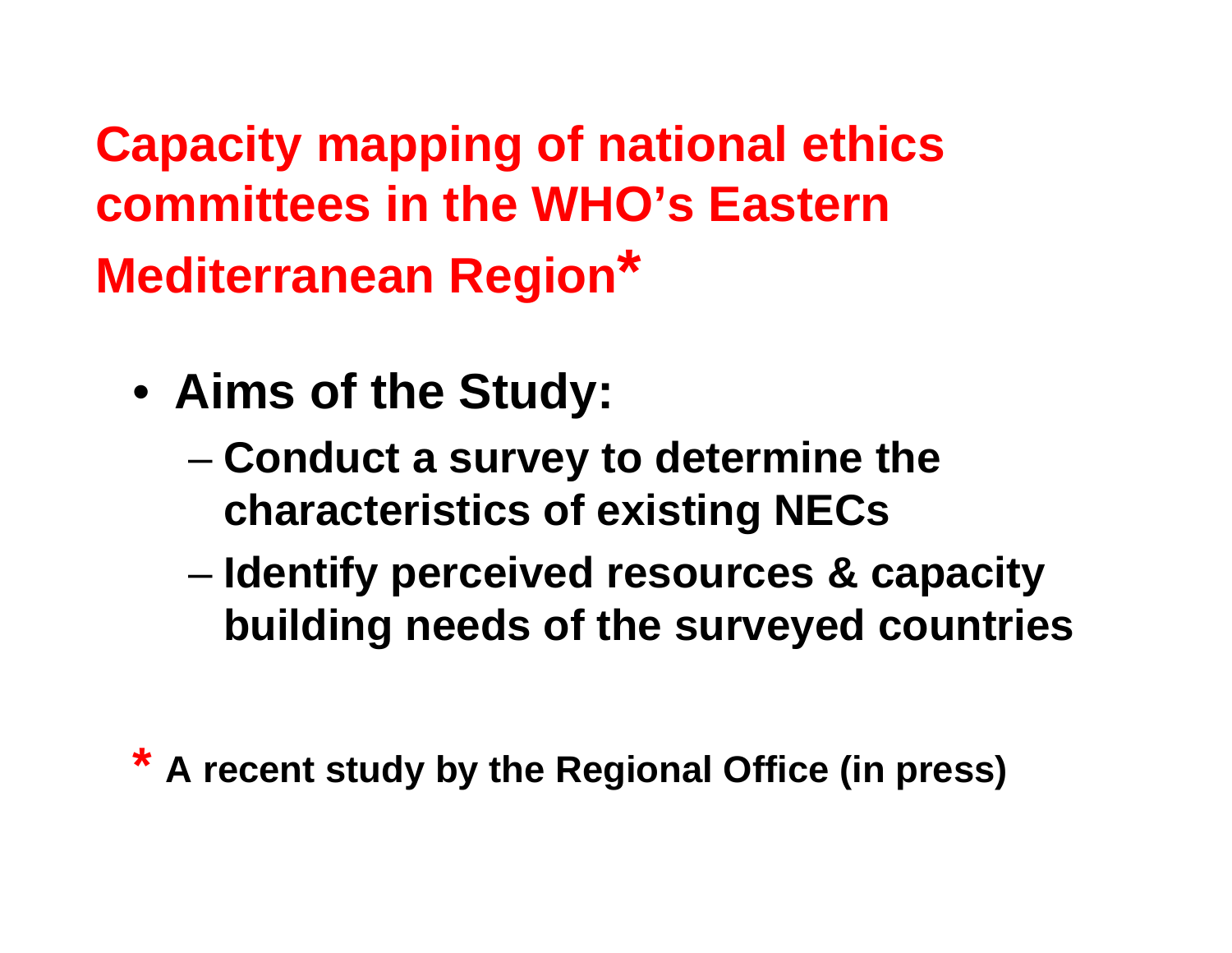#### **Response of 17 countries regarding presence of national ethics committee**

| <b>Country Names</b>                                                                                                                                                                                                                     | <b>Presence of National Ethics</b><br><b>Committee</b>    |
|------------------------------------------------------------------------------------------------------------------------------------------------------------------------------------------------------------------------------------------|-----------------------------------------------------------|
| Afghanistan, Bahrain, Egypt,<br><b>Islamic Republic of Iran,</b><br>Jordan, Kingdom of Saudi<br>Arabia, Lebanon, Libya,<br>Oman, Pakistan, Syrian<br>Arab Republic, Sudan,<br><b>Tunisia, United Arab</b><br><b>Emirates, and Yemen.</b> | <b>Yes</b> (15 countries, 88% of<br>responding countries) |
| <b>Djibouti, Morocco</b>                                                                                                                                                                                                                 | <b>No</b> (2 countries, 12% of responding<br>countries)   |
| Iraq, Palestine, Somalia, Qatar,<br>Kuwait                                                                                                                                                                                               | Did Not Respond (5 countries)                             |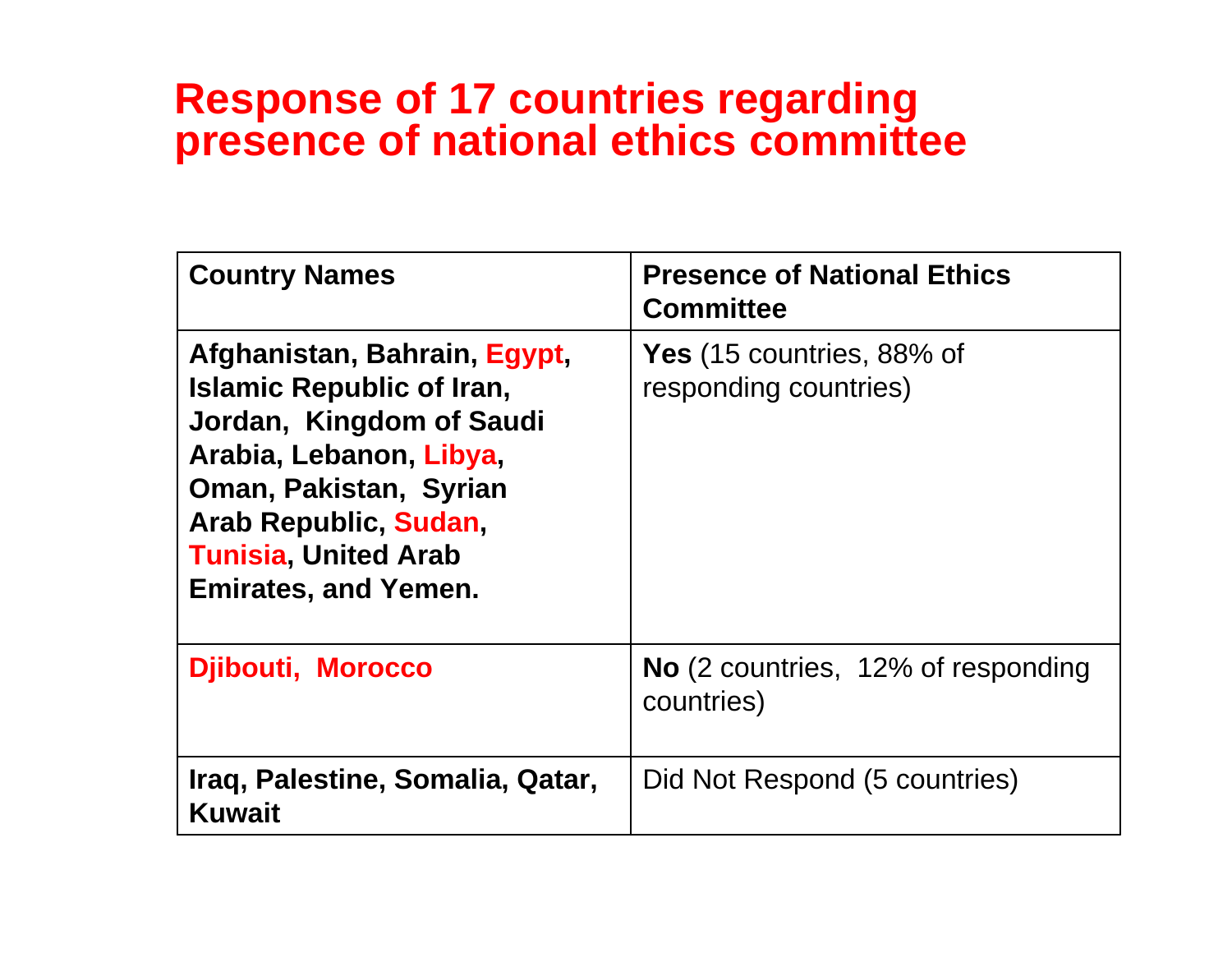#### **Composition of national ethics committees**

| <b>Specialty</b>            | <b>Percentage</b><br>(frequency) |
|-----------------------------|----------------------------------|
|                             |                                  |
| <b>National Ministry</b>    | 40%<br>(6/15)                    |
| <b>Medical Doctor</b>       | 100% (15/15)                     |
| <b>Scientist</b>            | $33\%$<br>(5/15)                 |
| <b>Social Scientist</b>     | 27%<br>(4/15)                    |
| <b>Public Health</b>        | 13%<br>(2/15)                    |
| <b>Epidemiologist</b>       | 13%<br>(2/15)                    |
| <b>Nurse</b>                | 20%<br>(3/15)                    |
| <b>Pharmacy</b>             | 13%<br>(2/15)                    |
| <b>Legal Expert</b>         | (9/15)<br>60%                    |
| <b>Religious</b>            | 33%<br>(5/15)                    |
| <b>Community Member</b>     | 13%<br>(2/15)                    |
| <b>Journalist</b>           | 13%<br>(2/15)                    |
| <b>Bioethicist</b>          | $13\%$<br>(2/15)                 |
| <b>Human Rights Council</b> | $13\%$<br>(2/15)                 |
| <b>Other</b>                | (8/15)<br>53%                    |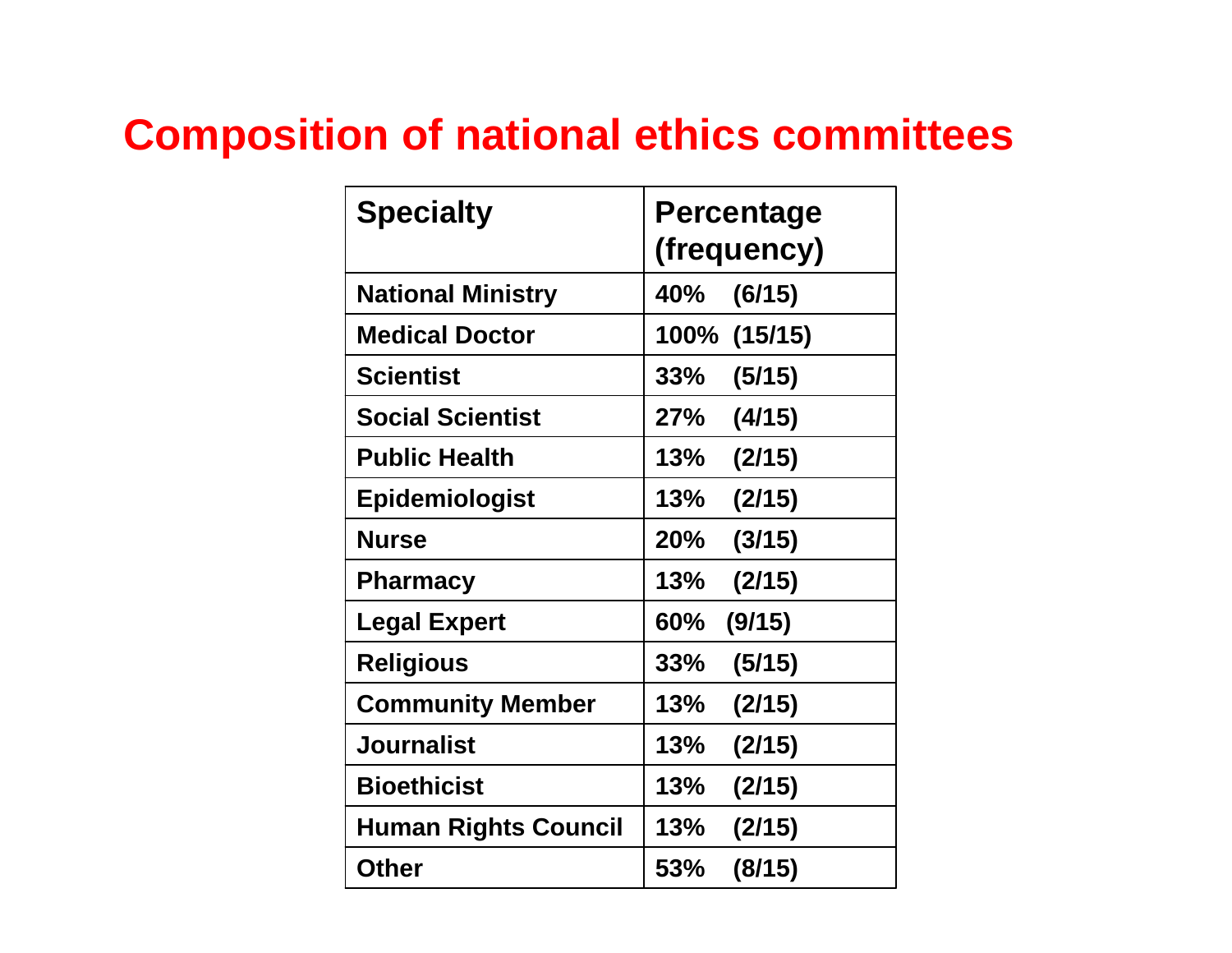## **Activities of national ethics committees**

| <b>Activities</b>                                                                   | <b>Percentage</b><br>(Frequency) |
|-------------------------------------------------------------------------------------|----------------------------------|
| <b>Review of Medical Research Protocols</b>                                         | 67% (10/15)                      |
| Conduct training activities at the national level                                   | 47% (7/15)                       |
| Develop publications in ethics                                                      | 67% (10/15)                      |
| Provide an advisory role to policy makers                                           | 47% (7/15)                       |
| Provide "overseeing" "follow up" to policy makers<br>on ethics issues and decisions | 53% (8/15)                       |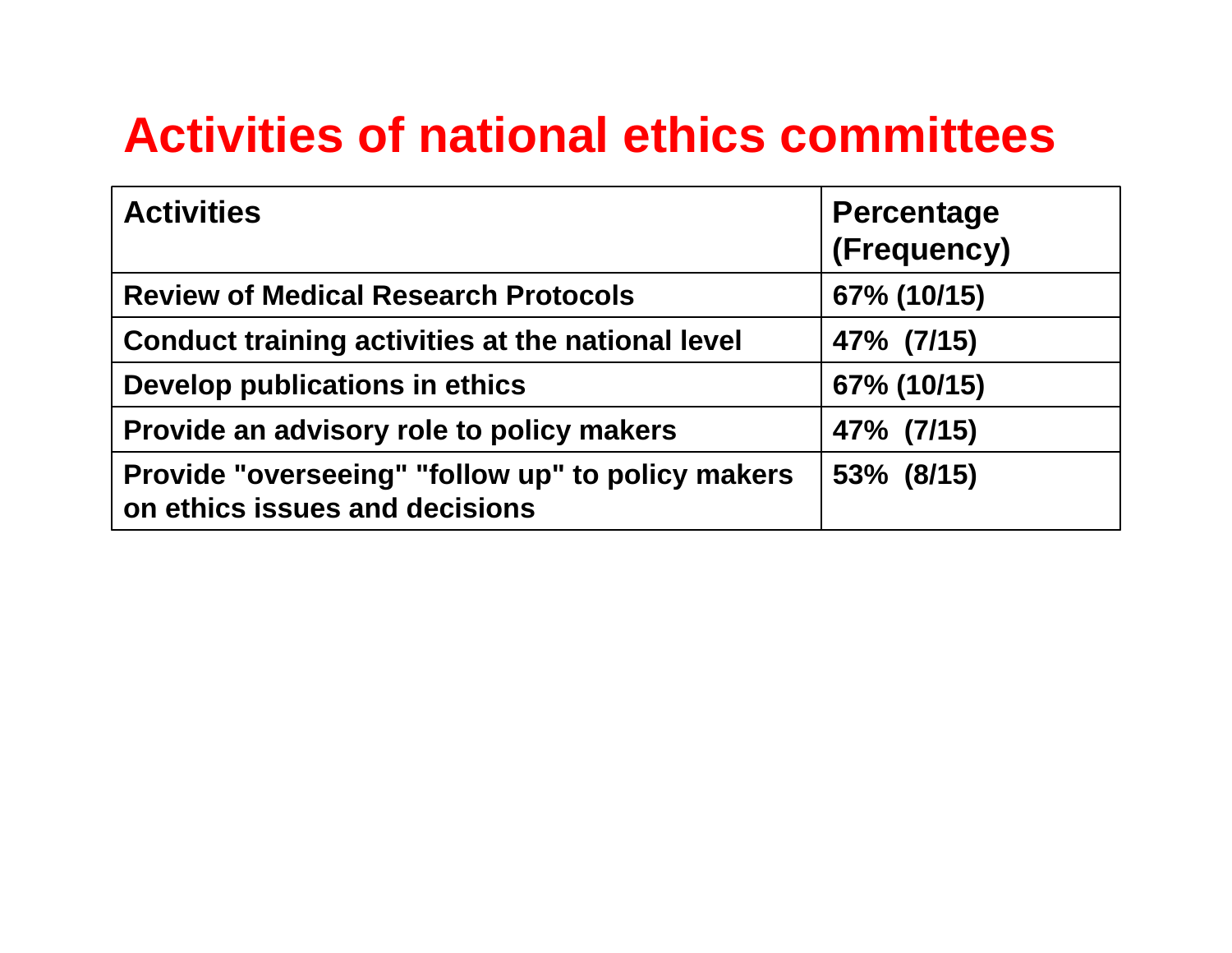#### **Challenges being faced by national ethics committees**

| <b>Challenges</b>                                              | <b>Percentage</b><br>(Frequency) |
|----------------------------------------------------------------|----------------------------------|
| The need to develop appropriate national ethical<br>guidelines | 86% (13/15)                      |
| Lack of training of members in medical ethics                  | 67% (10/15)                      |
| Lack of ongoing training in medical ethics                     | 73% (11/15)                      |
| Inadequate ability to monitor approved protocols               | 60% (9/15)                       |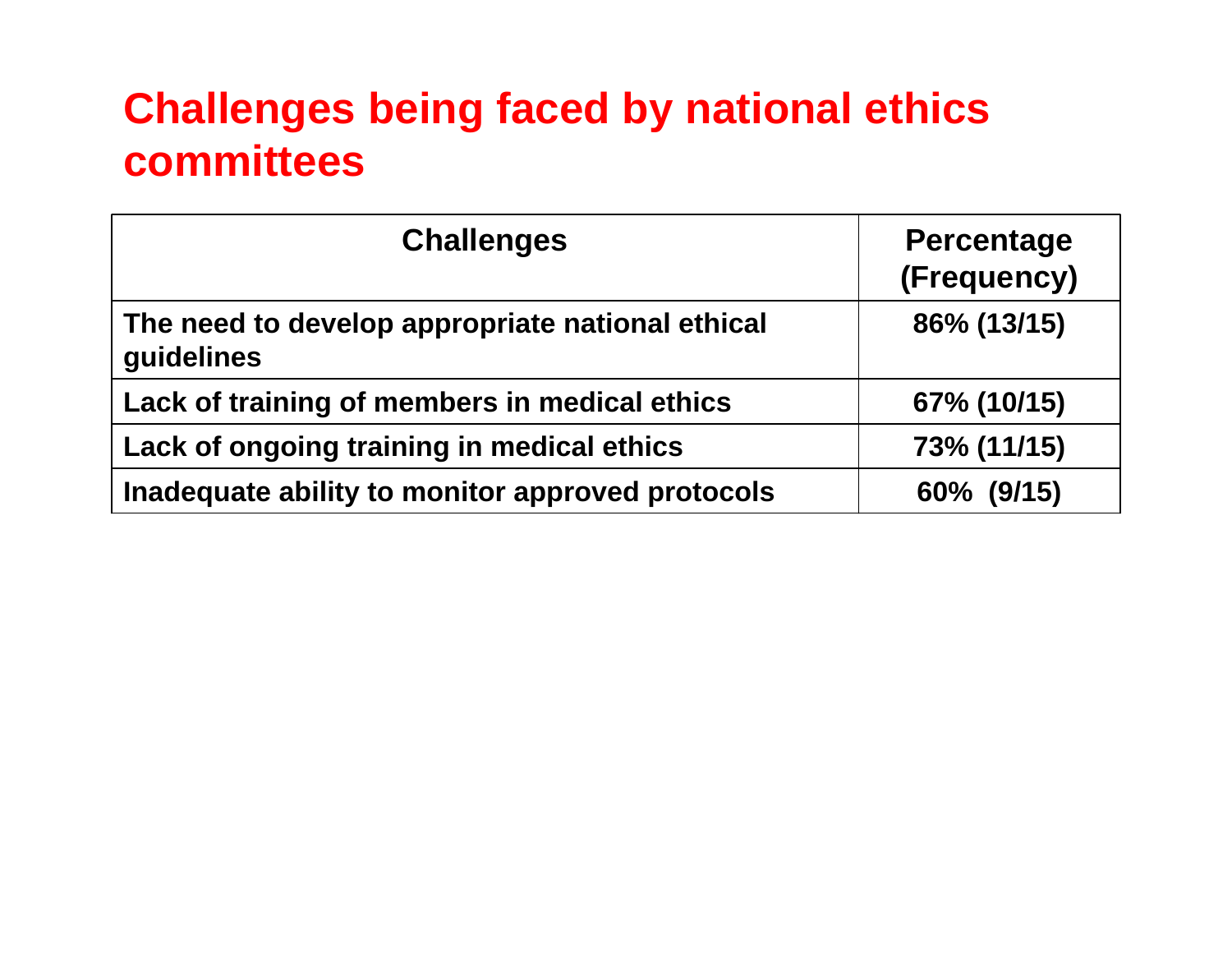#### **Ethical considerations by national ethics committees**

| <b>Ethical Considerations</b>                                                               | <b>Percentage</b><br>(Frequency) |
|---------------------------------------------------------------------------------------------|----------------------------------|
| <b>Monitoring and oversight</b>                                                             | 87% (13/15)                      |
| Assessment of understanding of informed consent                                             | 80% (12/15)                      |
| <b>Privacy and confidentiality</b>                                                          | 80% (12/15)                      |
| Provision of appropriate risk reduction measures                                            | 80% (12/15)                      |
| Assessment of cultural sensitivity for informed consent                                     | 73% (11/15)                      |
| <b>Placebo controlled trials</b>                                                            | 73% (11/15)                      |
| Determination of appropriate subject selection in<br>vulnerable populations                 | 67% (10/15)                      |
| <b>Assessment of anticipated benefits</b>                                                   | 67% (10/15)                      |
| <b>Community participation</b>                                                              | 67% (10/15)                      |
| Determinations to conduct Phase I, II, and III clinical<br>trials in a country or community | 60% (9/15)                       |
| Incentives for participation                                                                | 60% (9/15)                       |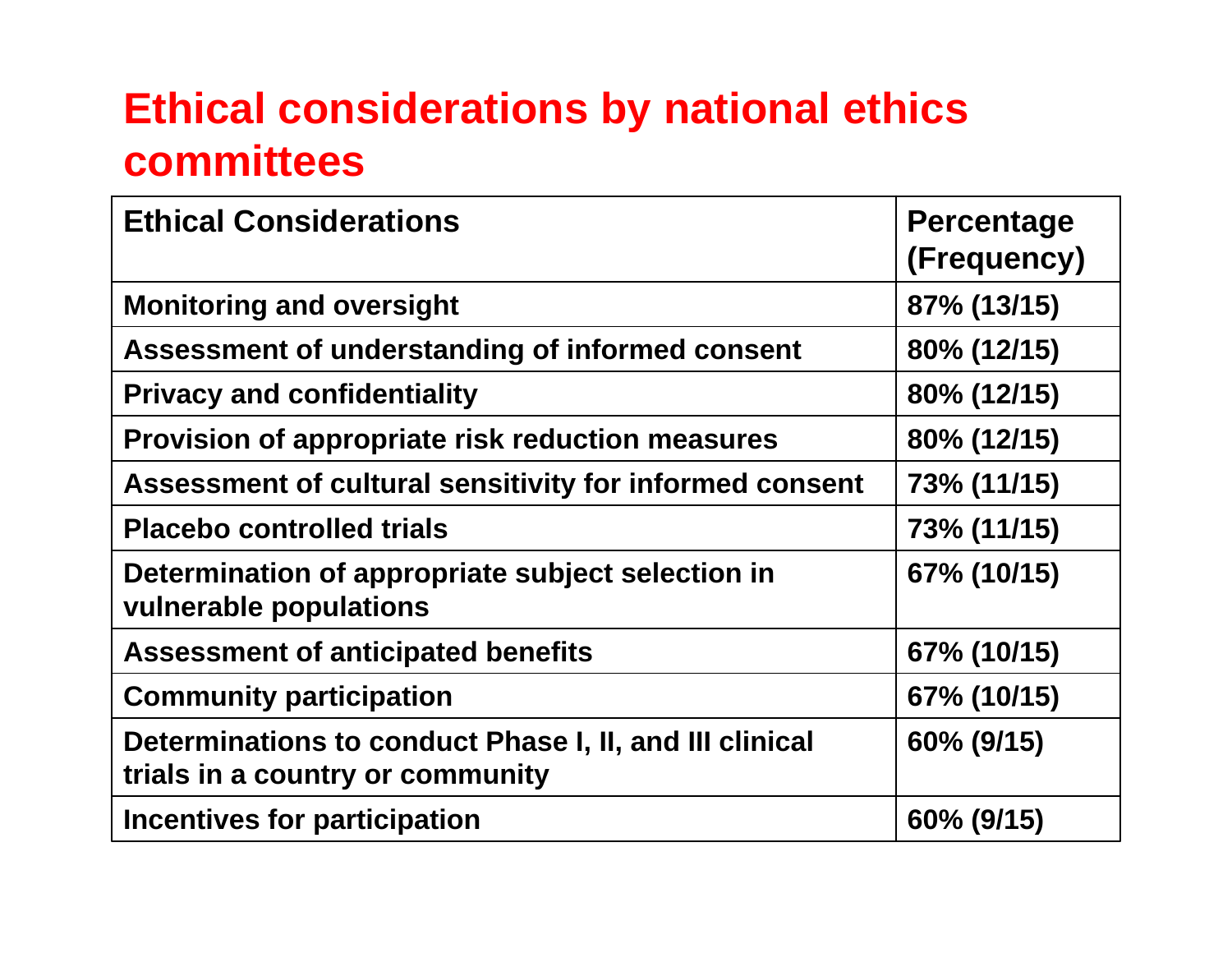# **Interventions and plans of WHO EMRO**

- • **The focus of the WHO's drive to strengthen regional research ethics capacities is through advocacy consultations, meetings, seminars, workshops and research through national and regional level activities and in partnership with interested stakeholders**
- $\bullet$  **The Regional Office has carried out short-term training programmes for the Member States**
- $\bullet$  **The Regional Office in partnership with the University of Toronto in Canada has funded a programme to train health care professionals from the EM Member States for a Masters in Bioethics**
- $\bullet$  **A similar short-term training programme has been initiated in collaboration with the University of Maryland, USA**
- $\bullet$  **The Regional Office also engages with international organizations such as Council for International Organization of Medical Sciences (CIOMS), Islamic Organization of Medical Sciences IOMS, ISESCO, UNESCO and others to organize international meetings and seminars on key issues related to bioethics.**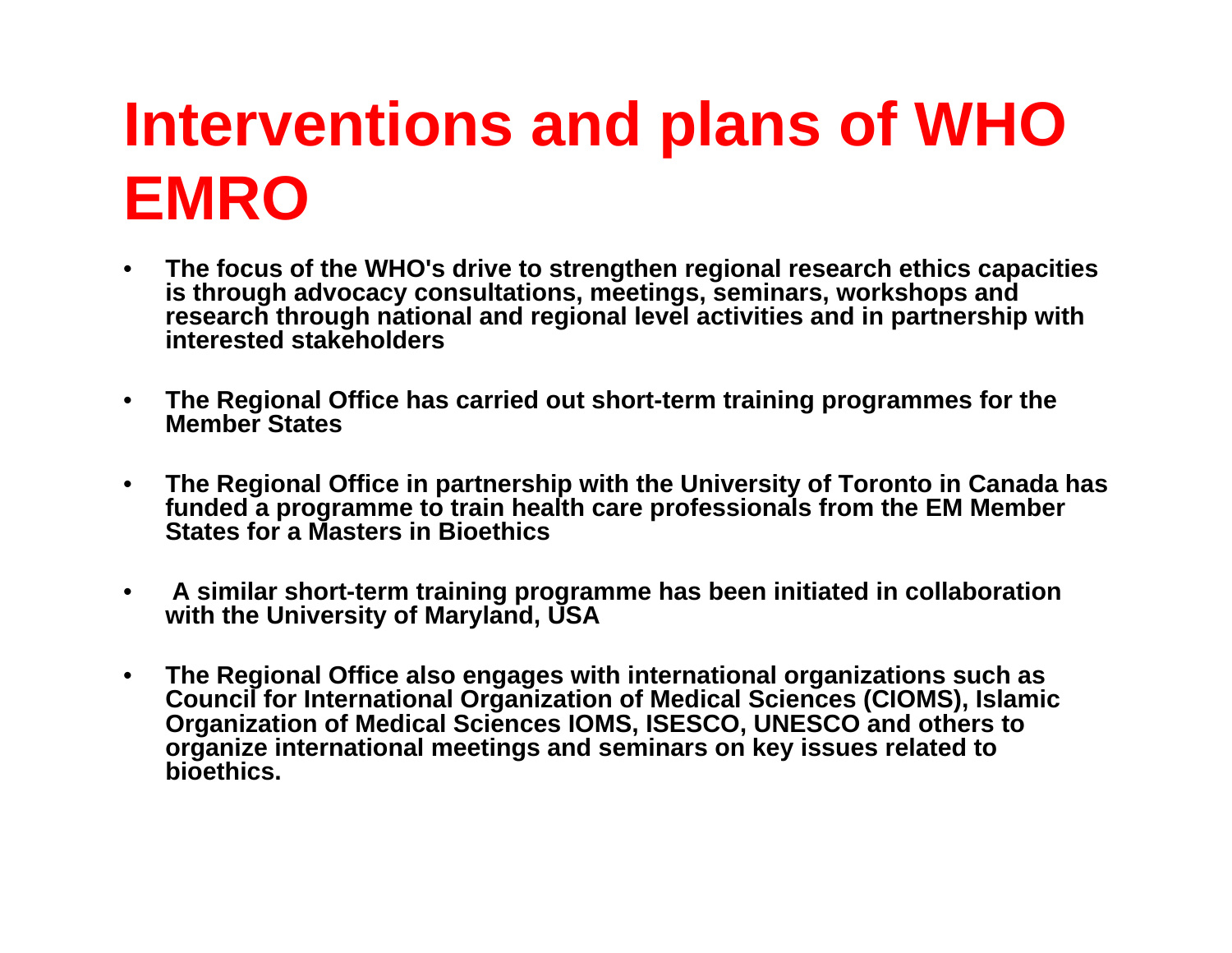#### **Interventions and plans…………**

- $\bullet$  **Regional expert meeting to develop regional guidelines for ethics of embryo research (February 2008).**
- $\bullet$  **First meeting of the forum on bioethics for the Eastern Mediterranean Region of WHO and Arab Region of UNESCO (August 2008)**
- $\bullet$  **Mapping infrastructure for ethical review of research in the Region (ongoing)**
- $\bullet$  **Provide technical assistance to the Member States to establish national ethics review committees (ongoing)**
- $\bullet$  **Second Regional meeting for national bioethics committees (2009)**
- **The Regional Office also recently established a Research Ethics Review Committee and in future all health research proposals involving human subjects that will be conducted or supported by the Regional Office will be reviewed by the Committee**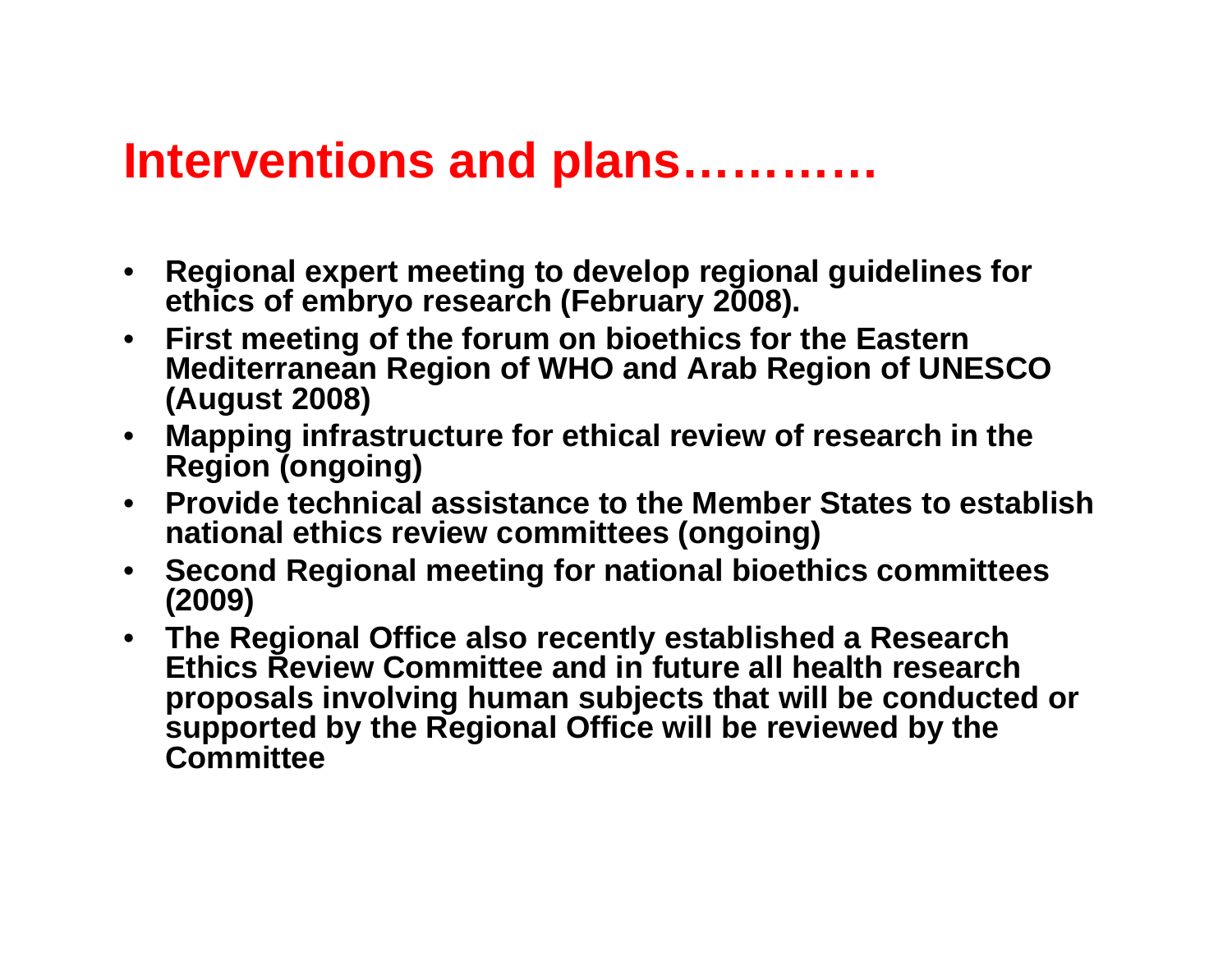## **Next steps**

- **Meeting of interested parties (April 2009)**
- •**Making ethics a priority component of RPC**
- **Advocacy and engagement with member states, development partners and civil society**
- **Strengthen capacities of researchers and abilities of policy makers**
- **Networking and developing partnerships with important global partners**